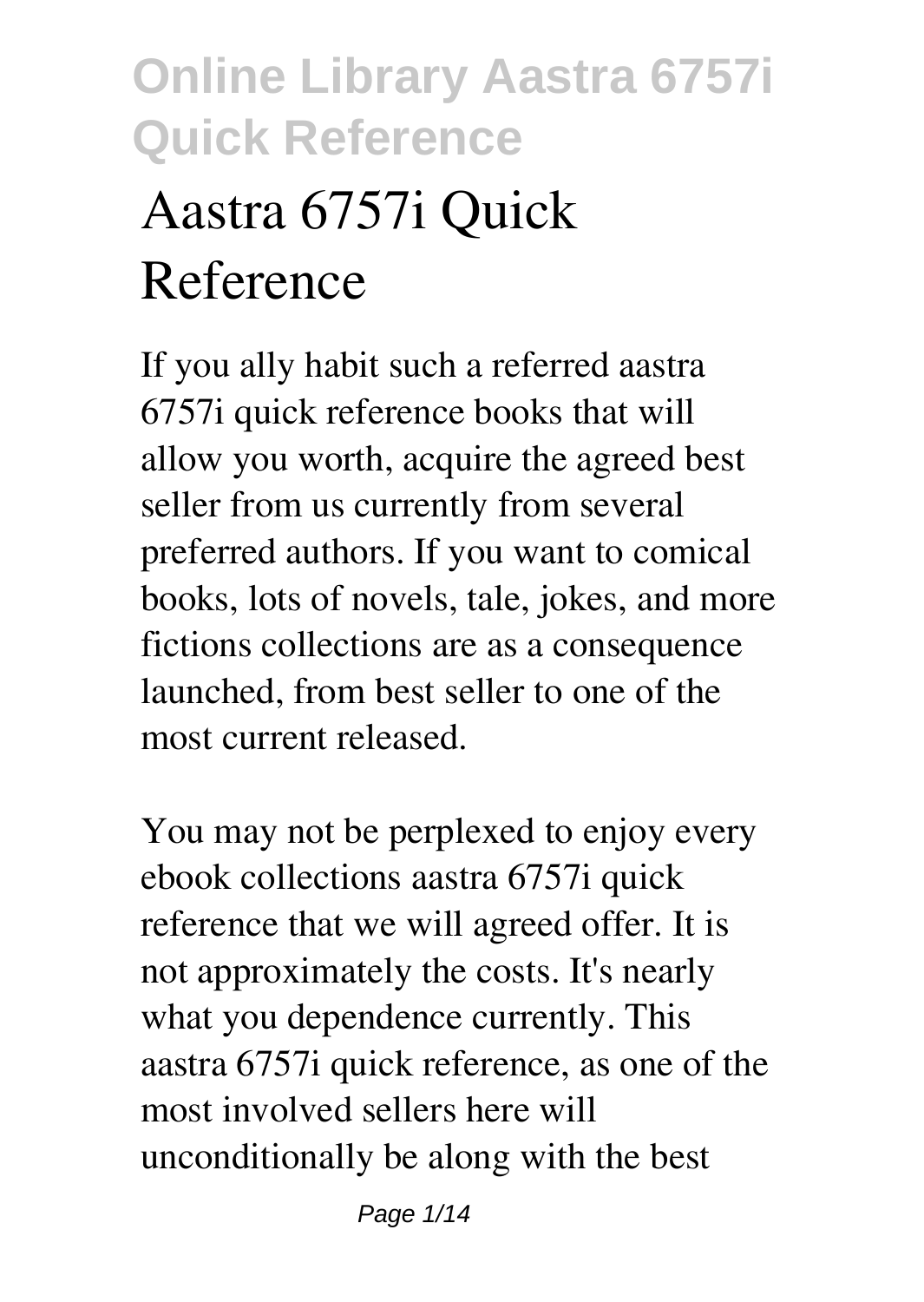options to review.

#### Mitel® 6735i / 6737i / 6755i / 6757i

Tutorial - End User Training and Features **Mitel® 6757i Tutorial - End User Training and Features Aastra 6757i -- How do I set up speed dial keys?**

Mitel® 6867i End-User Training \u0026 Features Tutorial (3-Way Conference)

Aastra 6739i End User Training and Features Tutorial

Aastra 6753i, 6755i and 6757i IP Phone IntroductionMitel® 6739i Tutorial - End User Training and Features

Aastra 6757i -- How do I warm transfer an call?Aastra 6757i -- How do I start a 3-way call? Aastra 6757i -- How do I set up call forwarding? Mitel® 6869 End-User Training \u0026 Features Tutorial (Featuring N-Way Conference) Aastra 6753i, 6755i and 6757i End User Training and Features Tutorial Northern Telecom Page 2/14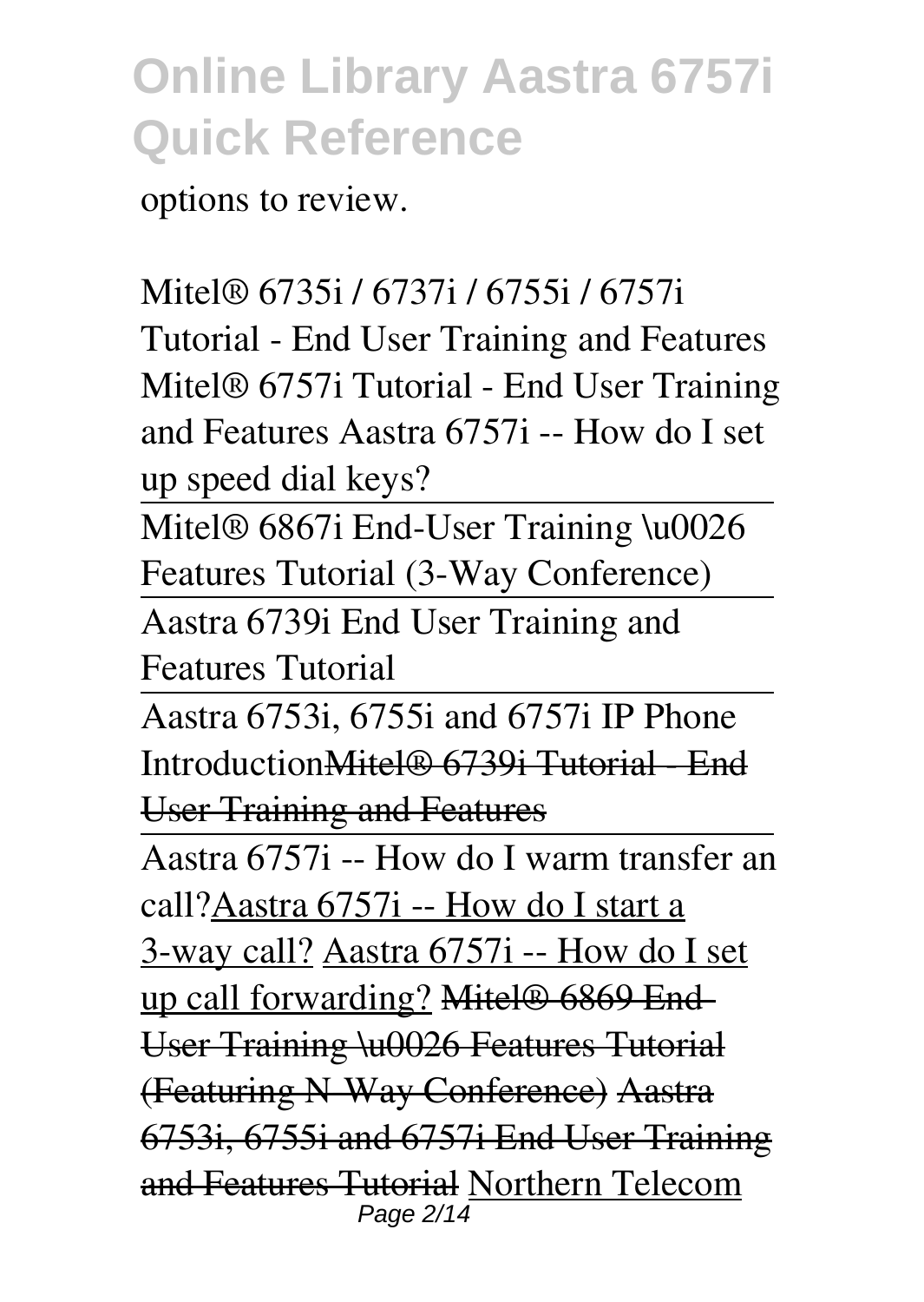Meridian M5316 business telephone *CISCO CUCM E164 Dial Plan, Voice Translation Rules on SIP link!* **Telephone and PBX Cross-connections Mitel SIP Dect 622D Phone: Overview** Mitel 5312 IP Phone Set Mitel® 6730i / 6731i Tutorial - End User Training and Features Cisco VoIP Phone System Overview Mitel 5340 IP Phone Set Tutorial Mitel 6867i SIP Phone Tutorial How To Fix the Cisco 303G IP Phone \"Invalid Voicemail PIN\" Message **Mitel® 6867i End-User Training \u0026 Features Tutorial (N-Way Conference)** *Mitel® 6867i Personalize |* **Setup | Customize Tutorial**  $\Box$  Epson PowerLite 980W WXGA 3LCD Projector - V11H866020 *Aastra 6757i -- How do I blind transfer a call?*

Aastra 6757i -- How do I check my voicemail?*Mitel® 6739i Tutorial - End User Training and Features*

Aastra Mitel SIP Phone, 67x7i, 6737i, Page 3/14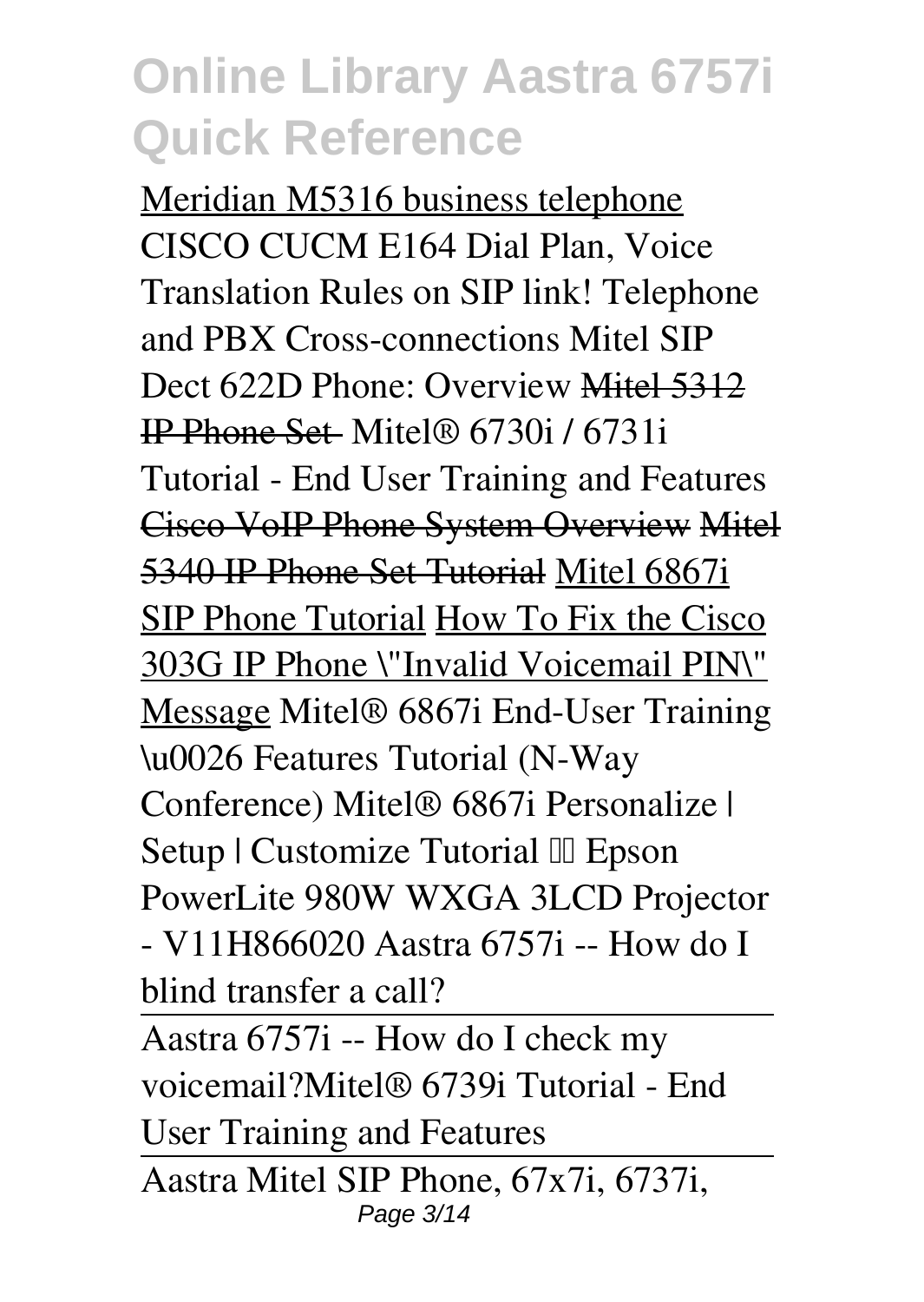6757i RestartTelecom Tips: Avaya 5400 Series digital phones **Aastra 6757i Quick Reference**

Aastra 6757i CT Quick Reference Guide Placing Calls from Cordless Handset 1. Press the key to obtain dial tone. 2. Dial the number using the keypad. Answering a call Lift the handset out of the charging cradle or press the key to answer. Ending a call Place the handset back on the charging cradle or press the key. Redial

**Aastra 6757i CT Quick Reference Guide - Windstream Enterprise** AASTRA 6757i QUICK REFERENCE ACCESSING VOICEMAIL REMOTELY CALLING THE MAIN AUTOMATED ATTENDANT PHONE NUMBER CALLING YOUR DIRECT PHONE NUMBER CALLING FROM ANOTHER EXTENSION + Dial the main Automated Attendant phone number of your company Page 4/14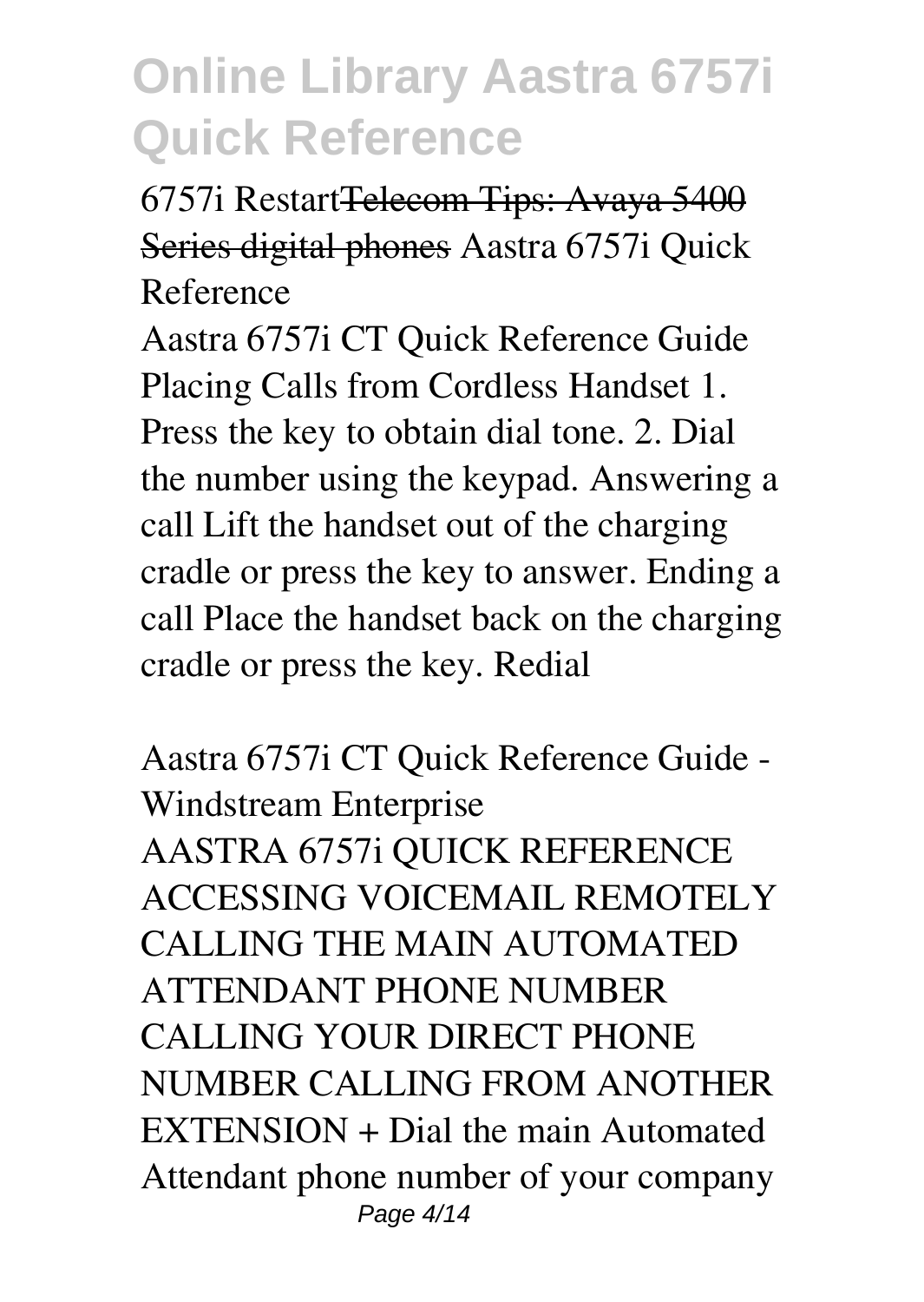+ You will be requested to enter the extension of the person you are calling + Dial 6 + your extension number (ex. If your ex-

### **AASTRA 6757i QUICK REFERENCE - BabyTEL**

Page 3 ® AT&T Voice DNA Quick Reference Guide ® for the Aastra 6757i Phone Page 3 Your phone also has 12 programmable soft keys. The upper six soft keys are programmed for specific functions (lines 1-4 are pre-programed as shown below). The lower six change depending on what you are doing on your phone at the moment. Page 4: Dialing **Basics** 

**AASTRA 6757I QUICK REFERENCE MANUAL Pdf Download | ManualsLib** Aastra 6757i Quick Reference Guide Placing a Call 1. Lift the handset, press the Page 5/14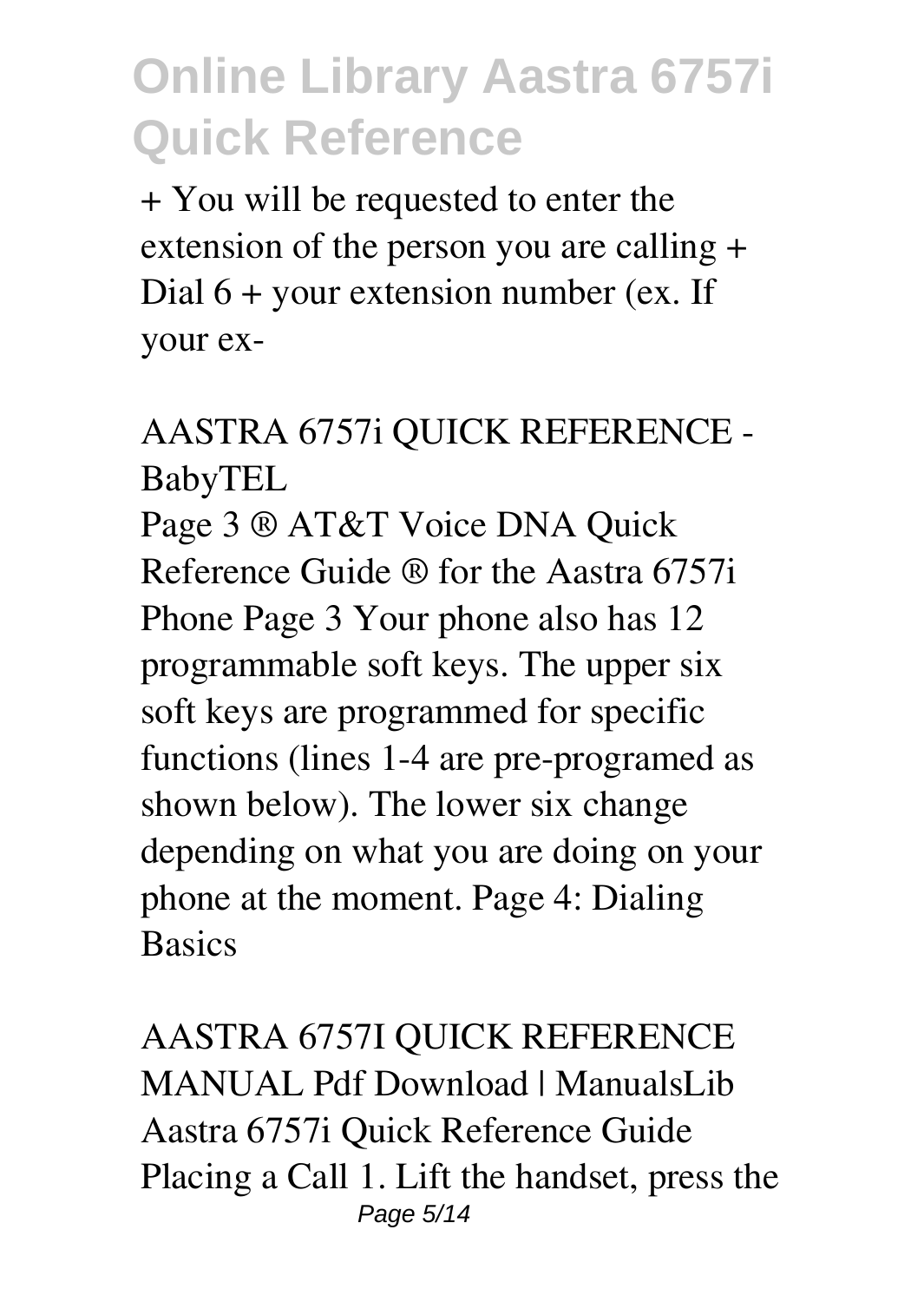Line key or key. 2. Dial the number from the keypad. Answering a call Lift the handset for handset operation or press the Line key or key for hands free operation. Ending a call To end the call replace the handset or press . Redial

**Aastra 6757i Quick Reference Guide - C&W Business**

Aastra 6757i Quick Reference Guide Placing a Call 1. Lift the handset, press the Line key or key. 2. Dial the number from the keypad. Answering a call LiftCommPortal gives you a powerful and easy to use the handset for handset operation or press the Line key or key for hands free operation. Ending a call To end the call replace the handset or press .

**34 Conf Line 3-Way Conference 325 Conf 4 Aastra 6757i ...**

a line or call. The Aastra 6757i IP phone Page 6/14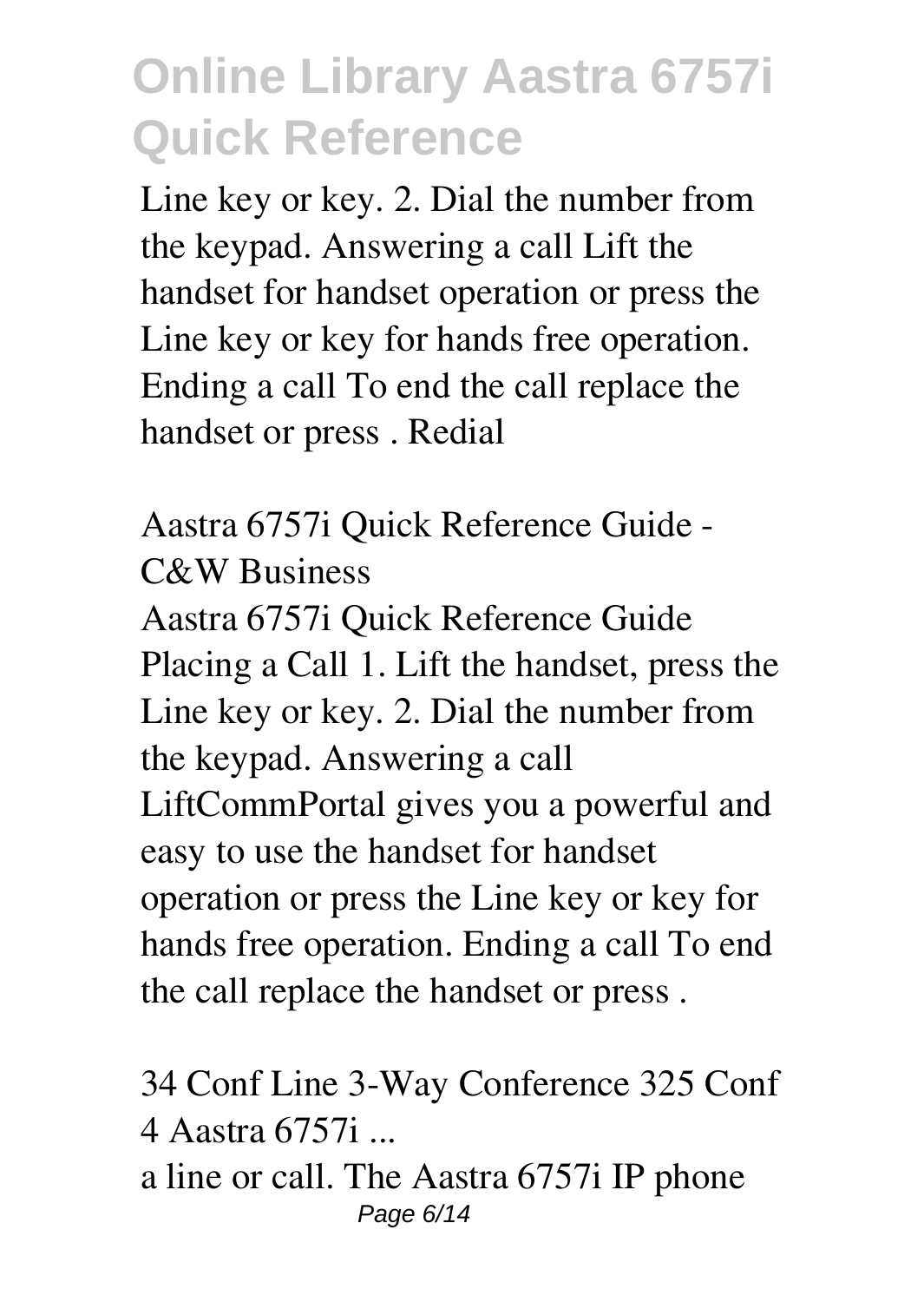sup-ports up to 4 line keys. Handsfree key – Activates handsfree for making and receiving calls without lifting the handset. When the audio mode option is set, this key is used to switch between a headset and the handsfree speakerphone. Mute key  $\mathbb I$  Mutes the microphone so that

**Aastra 6757i Quick Reference Guide - FairPoint.com**

Aastra 6757i Quick Reference Guide - C&W Business Solutions Page 3 ® AT&T Voice DNA Quick Reference Guide ® for the Aastra 6757i Phone Page 3 Your phone also has 12 programmable soft keys. The upper six soft keys are programmed for specific functions (lines 1-4 are pre-programed as shown below). AASTRA 6757I QUICK REFERENCE MANUAL Pdf Download

**Aastra 6757i Quick Reference Guide -** Page 7/14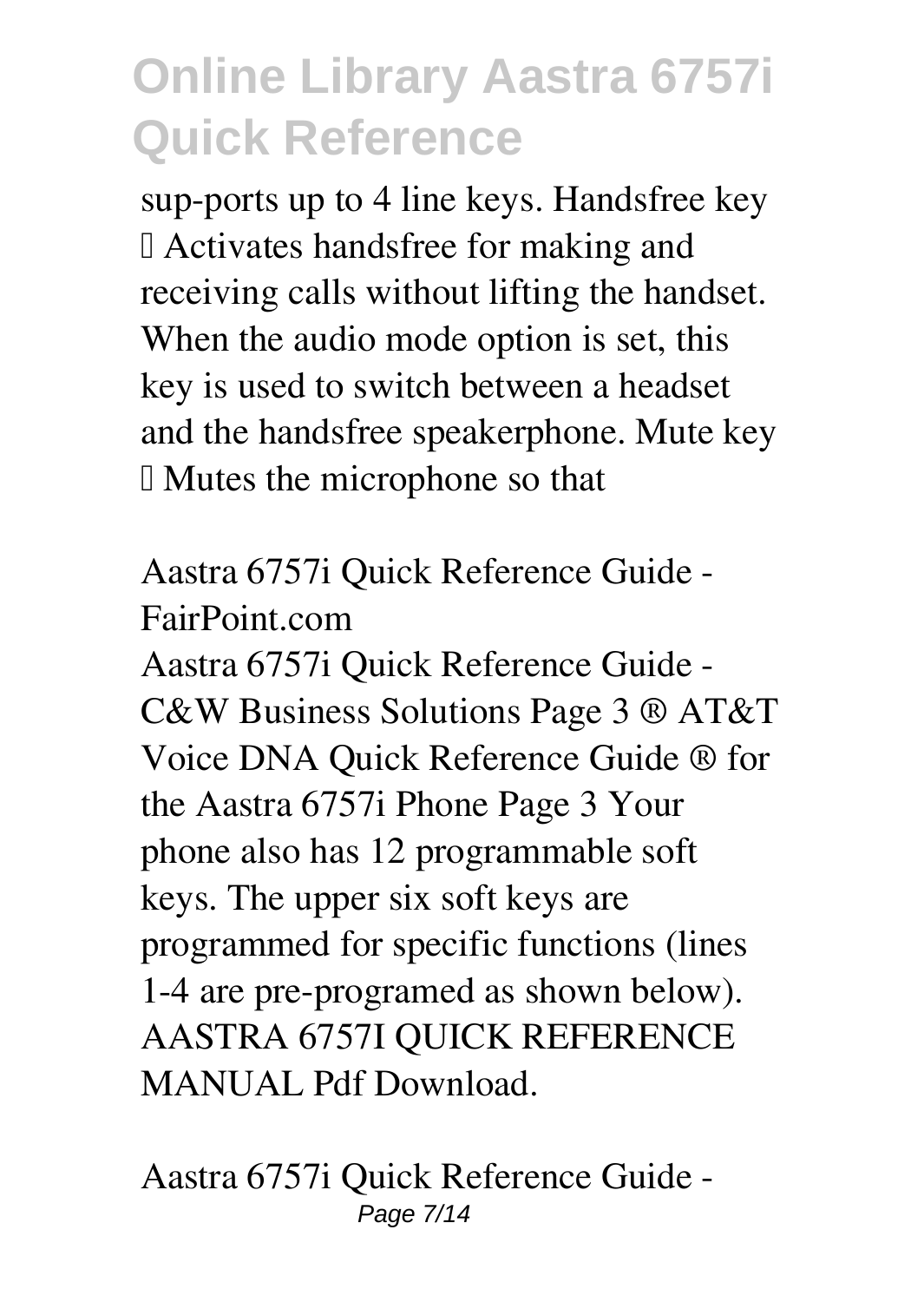#### **jalan.jaga-me.com**

Download Aastra Clearspan 6757i Quick reference manual. 1. Make a Call. 1. L i f t t he h an ds et, p re s s a L in e Ap p e ar a n ce key o r the . Sp eaker / Hea d se t ke y. 2. Di a l t h e nu mb er f r o m t h e key pa d. An swering a Call. For handsf ree oper ation, p ress the . ke y o r line/call appea ranc e butto n for the in coming c all.

**Aastra Clearspan 6757i Telephone Quick reference manual ...**

Quick Reference Guide Aastra 6737i/6757i SIP Phone for MX-ONE EN DE Quick Reference Guide for MX-ONE (R1B 2010/2012, pdf) EN SE FI 6757i Quick Reference Guide (, pdf) 6757i\_qrg\_ symbol\_keypad\_English\_270710.pdf Installation Guides. Technical Info Language Pack (06/2008, pdf) DE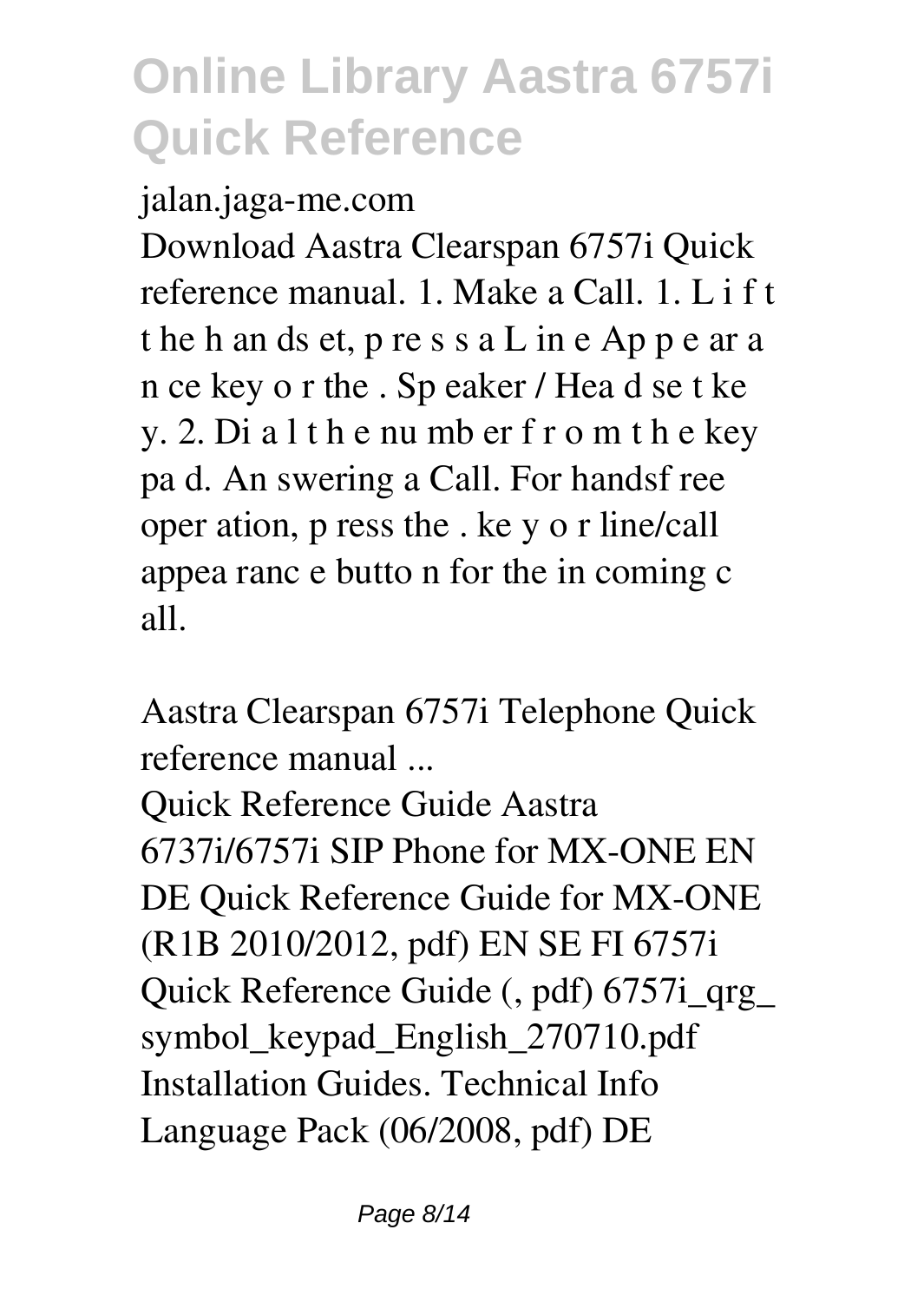#### **6757 - Mitel**

Aastra 6757i Quick Reference Guide This is likewise one of the factors by obtaining the soft documents of this aastra 6757i quick reference guide by online. You might not require more grow old to spend to go to the ebook commencement as with ease as search for them. In some cases, you likewise attain not discover the declaration aastra 6757i quick reference guide that you are looking for.

**Aastra 6757i Quick Reference Guide download.truyenyy.com** Aastra 6757i CT Quick Reference Guide Base phone Placing a Call Lift the handset, press the Line key or key. Getting started Dial the number from the keypad. Top Programmable softkeys - 6 programmable keys that support up to 10 Answering a call functions (2 pages).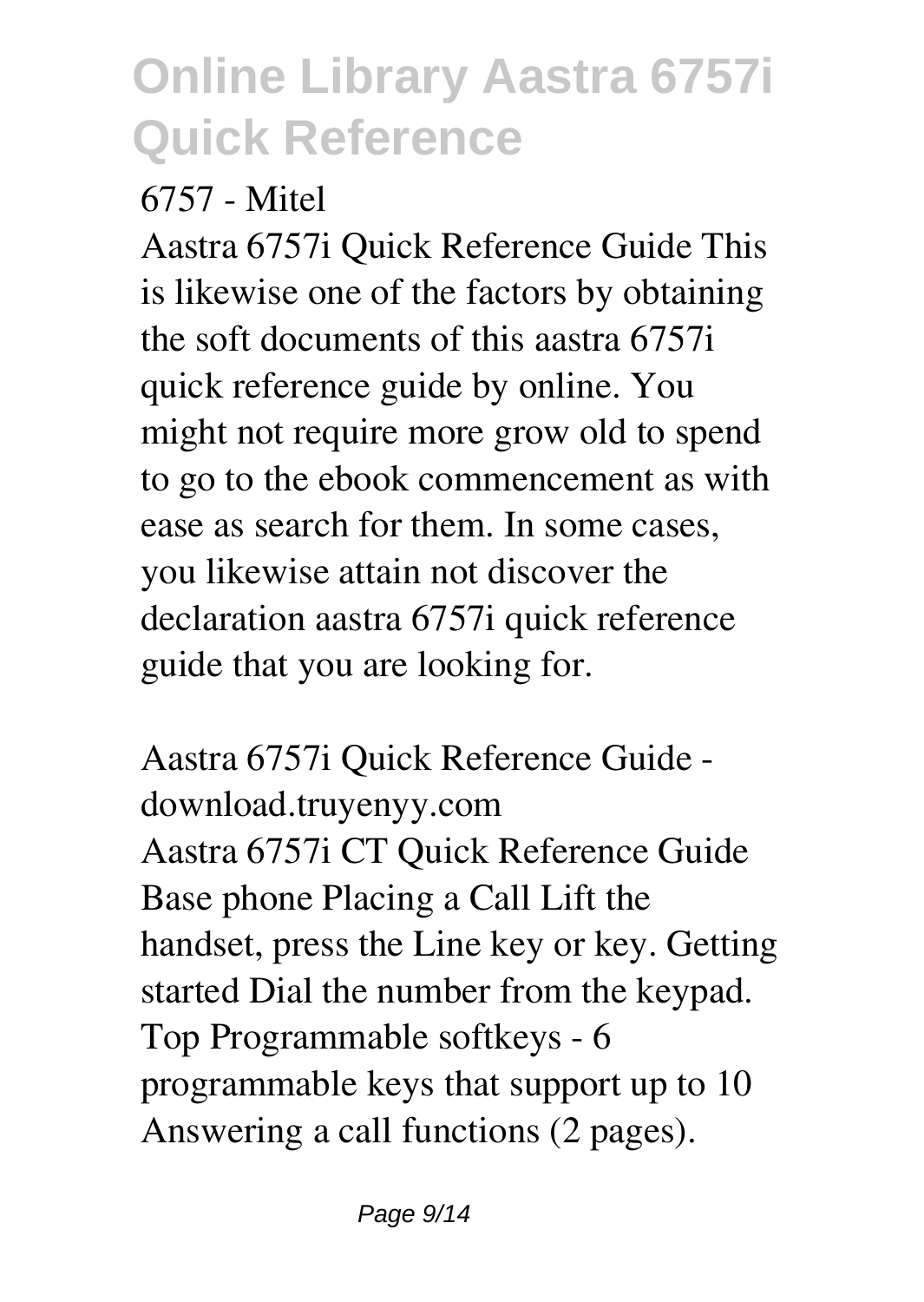**AASTRA 6757I CT QUICK REFERENCE MANUAL Pdf Download.** Aastra 6737/57i Quick Reference Guide Getting started Lines/Calls: There are four lines on the phone. Speakerphone: for hands free or headset operation (see audio mode setting) Options: Services and settings Goodbye: Ends call or exits a menu Hold: Places a call on hold. To retrieve held call, pressthelinekeywith theflashinglight Volume ...

**Aastra 6737/57i Quick Reference Guide** Aastra 6757i Quick Reference Guide Keys Key Description Goodbye key  $\mathbb I$  Ends an active call or sends an incoming call directly to voicemail. Options key  $\mathbb I$ Accesses options to customize your phone. Hold key  $\Box$  Places an active call on hold. To retrieve a held call, press the call appearance button beside the light that is flashing.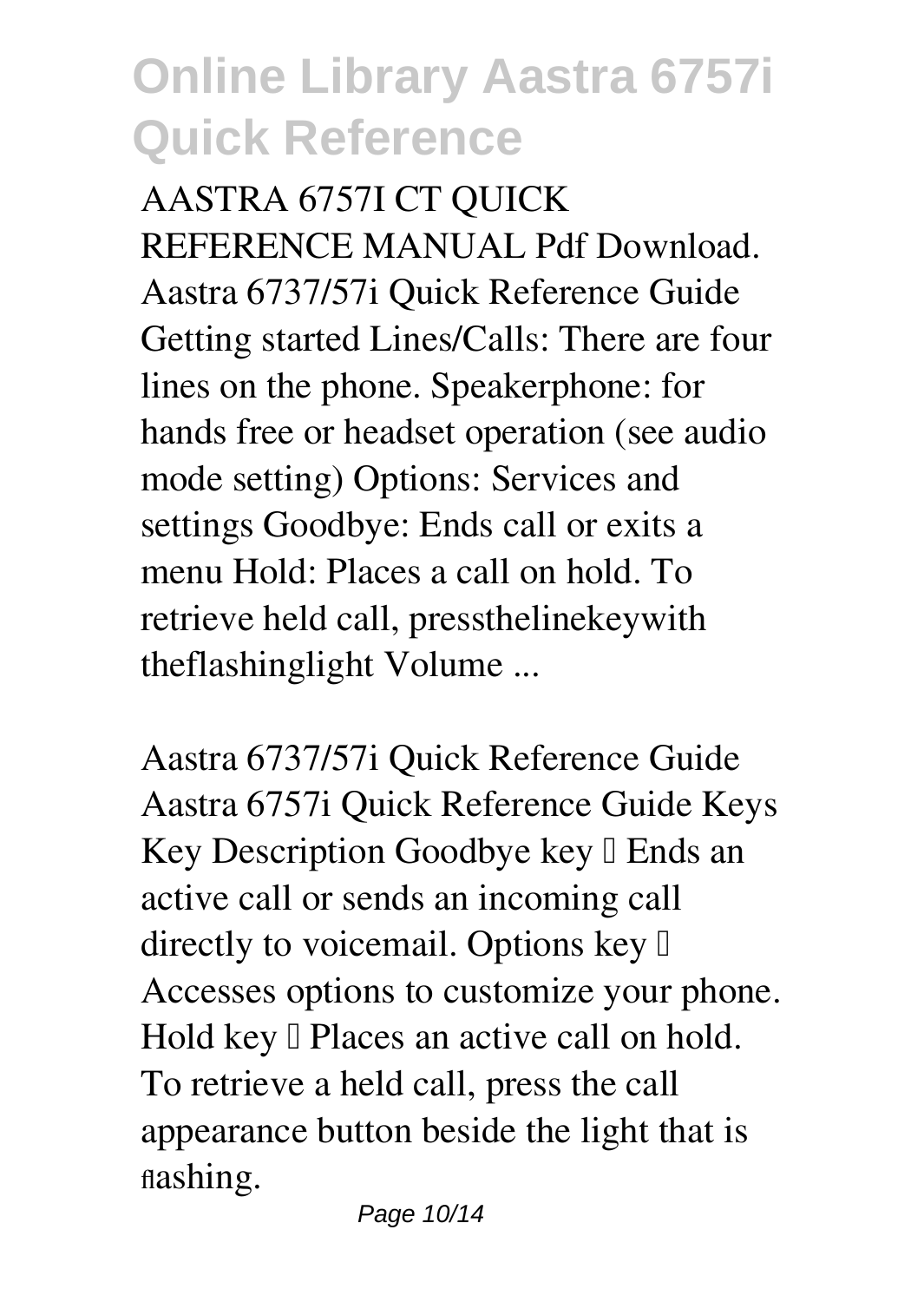**Quick Reference Guide Aastra 6757i - DirectLink** Aastra 6757i CT Quick Reference Guide Base phone Placing a Call Lift the handset, press the Line key or key. Getting started Dial the number from the keypad. Top Programmable softkeys - 6 programmable keys that support up to 10 Answering a call functions (2 pages). Default functions: Aastra 6757i Quick Reference Guide - e13components.com

**Aastra 6757i Quick Reference download.truyenyy.com** Aastra® 6755i, 6757i, 6757i CT Quick Reference Gui de for Clea rspan® CS AASTRA 675 5i, 6757i, 6757i CT IP PHO NE ORG V3.2.2 AASTRA I 2814 -002 200 9 CLEARSPAN IS A REGISTERED TRADEMARK OF AASTRA TECHNOLOGIES LTD. Page 11/14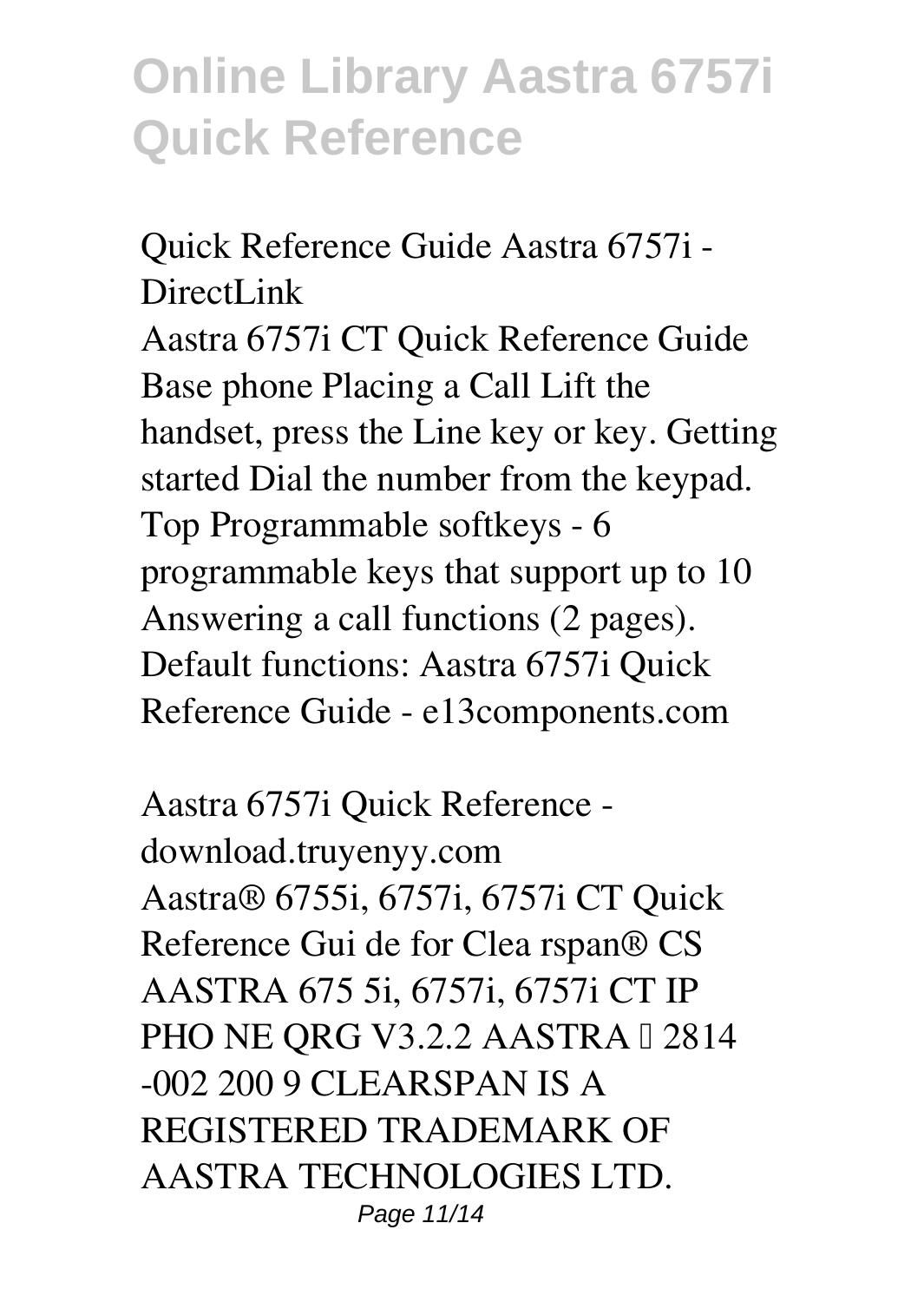**Aastra 6755i Telephone Quick reference manual PDF View ...**

The 6757i has up to 10 programmable softkeys keys in the LCD display at the top of the phone and up to 20 programmable softkeys in the display at the bottom of the phone. Status Lamps Line/Call Appearances Idle Off There is no call activity on this line/call appearance. Connected Solid A call is connected to the phone on this line/call

**AastrA® 6755i, 6757i, 6757iCT IP Phones**

AASTRA 6753i QUICK REFERENCE MAKING CALLS TRANSFER CALLS 1  $HANDSFREE + Data$  the number to call  $+$ Press the right arrow key Or + Press the handsfree key + Dial the number to call 2 USING HANDSET + Pick up the handset + Dial the number to call 3 CALL BACK Page 12/14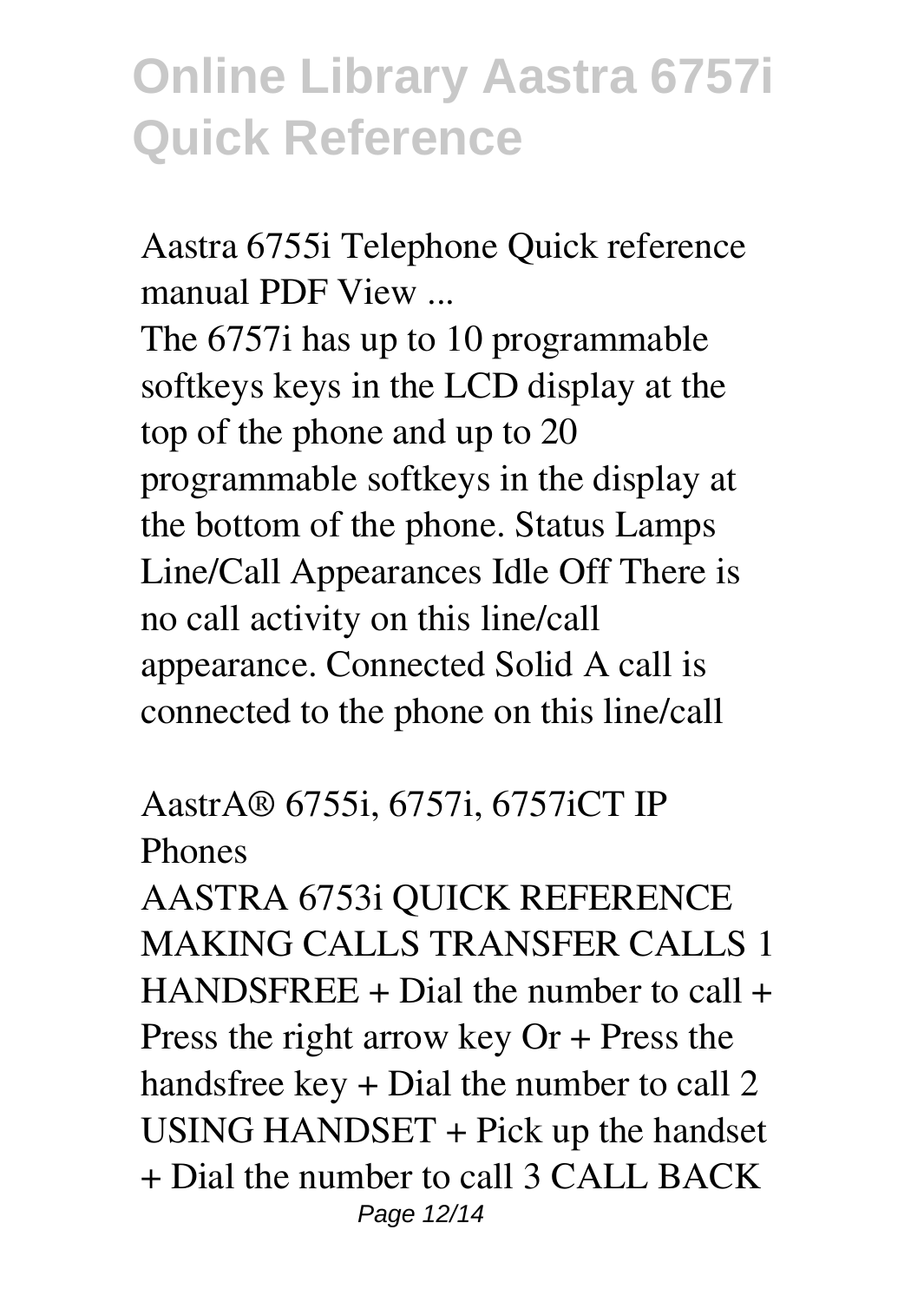A RECENTLY DIALED PHONE NUMBER + Press the redial key 1 BLIND TRANSFER

### **AASTRA 6753i QUICK REFERENCE - BabyTEL**

Quick Reference Guides. Quick Reference Guide Aastra 6735i/6755i for MX-ONE (R2E 2012, pdf) DE EN. Quick Reference Guide Aastra 6755i for MX-ONE (R1B 2010/12, pdf) FI NO SV EN. 6755i Quick Reference Guide (pdf) EN FR SP. Installation Guides. Aastra 55i Installation Guide (pdf) EN FR SP. Administrators Guides

#### **6755 - Mitel**

zAastra 6757i is a corded desk phone. zAastra 6757iCT is a corded desk phone with one DECT cordless handset and up to three additional shared handsets bound to a single desk phone. zNine single-call line Page 13/14